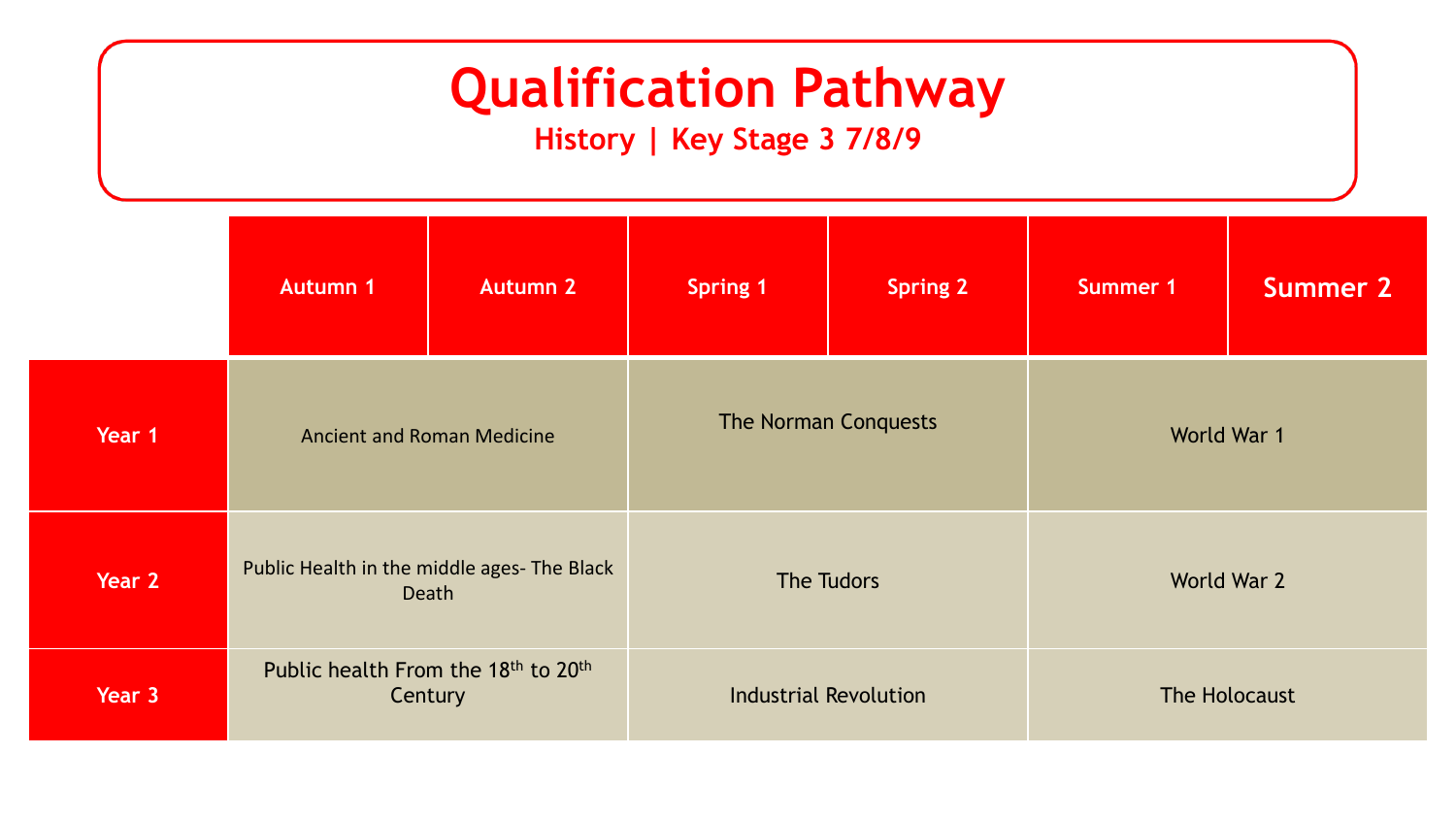**Geography | Key Stage 3 7/8/9**

|        | <b>Autumn 1</b>                   | <b>Autumn 2</b> | <b>Spring 1</b>          | <b>Spring 2</b> | <b>Summer 1</b> | <b>Summer 2</b> |
|--------|-----------------------------------|-----------------|--------------------------|-----------------|-----------------|-----------------|
| Year 1 | <b>Geography of Great Britain</b> |                 | <b>Natural Disasters</b> |                 | Russia          |                 |
| Year 2 | <b>Weather and Climate</b>        |                 | <b>Rivers</b>            |                 | India           |                 |
| Year 3 | Tourism                           |                 | <b>Map Reading</b>       |                 | China           |                 |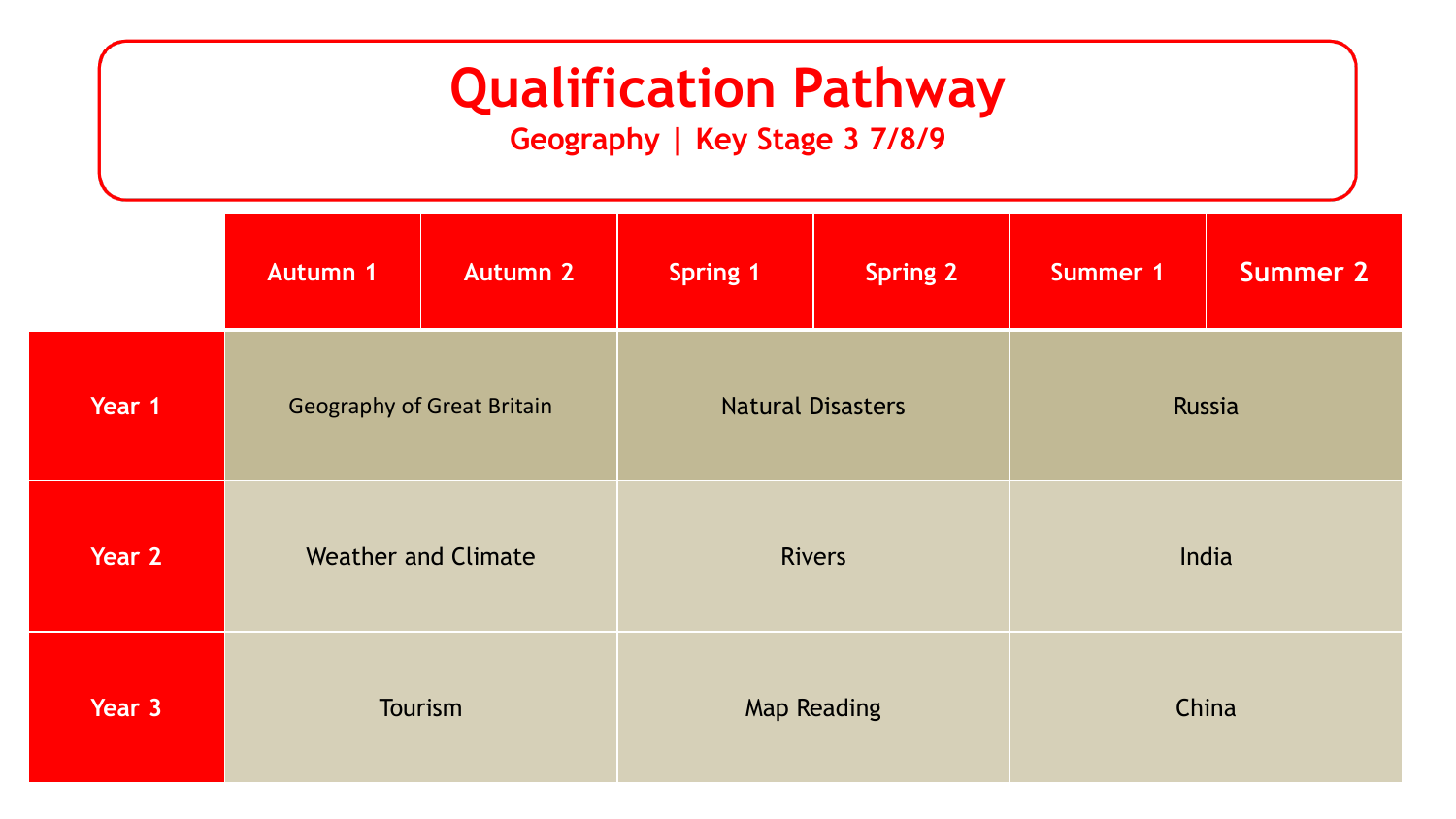**Unit Awards| Key Stage 3 Year 9/10/11**

|        | Term 1                                                                              |                                            | Term 2                                                                         |                                                                           | Term 3                                                                  |                                                                            |
|--------|-------------------------------------------------------------------------------------|--------------------------------------------|--------------------------------------------------------------------------------|---------------------------------------------------------------------------|-------------------------------------------------------------------------|----------------------------------------------------------------------------|
| Year 1 | <b>Slavery (70880)</b>                                                              |                                            | The American<br>West: The plains<br>Indians and the<br>great plains<br>(11851) | The American<br>West: The<br>Struggle for the<br>great plains:<br>(11854) | World War 1: The<br><b>Western Front</b><br>(11864)                     | Britain at War:<br>The Home Front<br>in the first World<br>War (11863)     |
|        | Earthquakes and Volcanoes (11525)                                                   |                                            | <b>Tourism (11526)</b>                                                         |                                                                           | Settlement (11527)                                                      |                                                                            |
| Year 2 | Britain 1815-<br><b>1851: Social</b><br>Reform in<br>Factories and<br>Mines (11857) | Britain 1815-<br>1851: The poor<br>(11856) | The American<br><b>West: Cattlemen</b><br>and Cowboys<br>(11852)               | The American<br>West: Farming on<br>the Great plains<br>(11853)           | Britain at War:<br>Turning points of<br>the Second World<br>War (11865) | Britain at War:<br>The Home Front<br>in the second<br>World War<br>(11866) |
|        | Tropical Rainforests (11530)                                                        |                                            | Globalisation (11533)                                                          |                                                                           | Population (11534)                                                      |                                                                            |